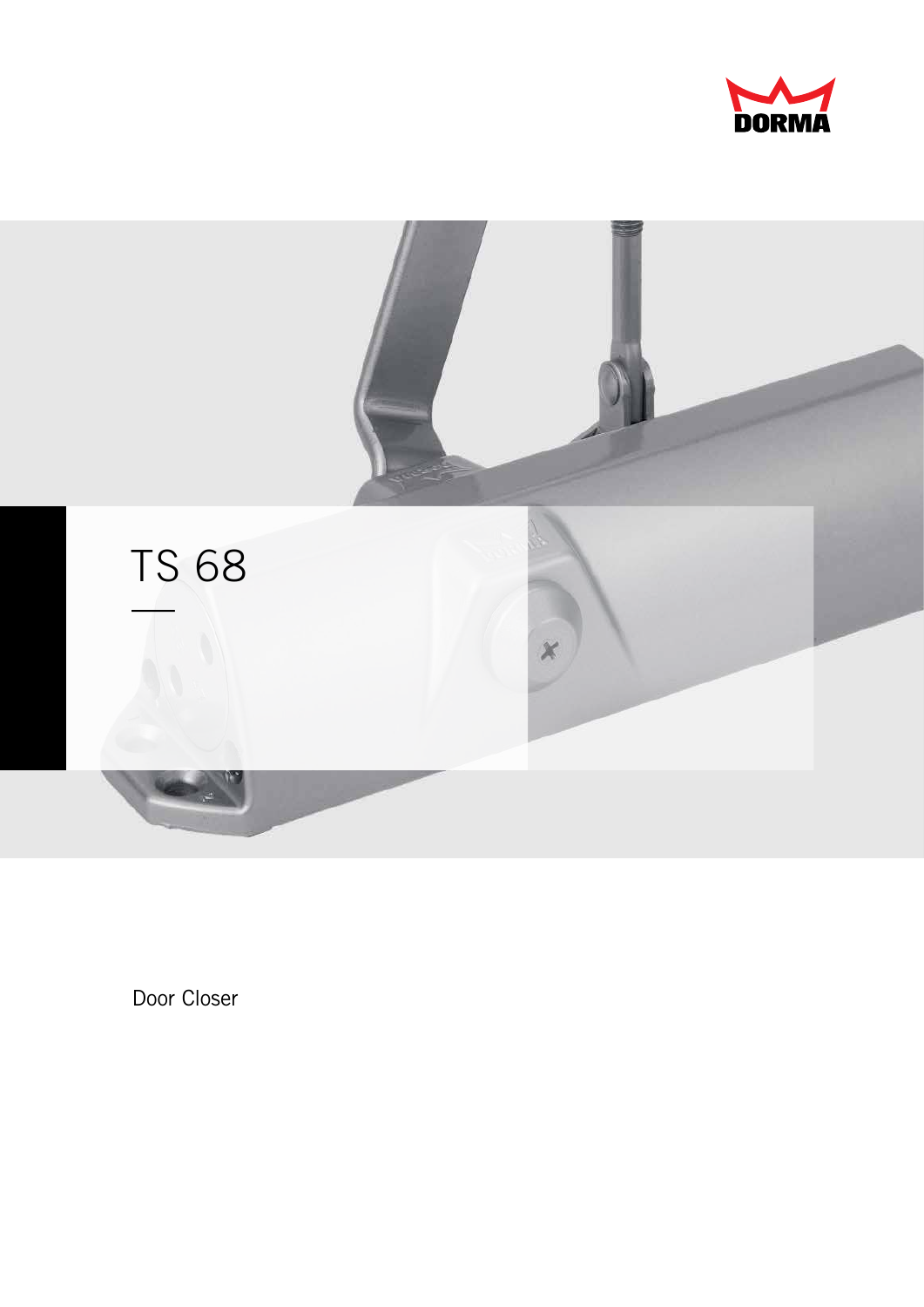## The ideal low-cost solution FOR STANDARD DOORS

With the TS 68, DORMA has developed a low-cost door closer which can be universally used on all common door types. It is particularly quick and easy to install — and does not require a mounting

### Plus points

#### For the trade

- . Low-cost solution for standard doors.
- . Just one model for all mounting positions.

### For the user

Functions

150°

. Two valves for optimum closing speed and reliable latching action

**2**

15°

**1**

#### For the installer . Non-handed unit.

sizes.

. Quick and easy to install.

Certified to ISO 9001

backplate. The closer arm's power shoe and changes in templating allow easy selection of closing force to suit various door

- . Fixes perfectly to all door types without the need for a mounting backplate. For the specifier/architect
- . Compact design.
	-
- **.** Inexpensive, proven reliabilty.

| Data and features                                                                  |                                                        | <b>TS 68</b>      |
|------------------------------------------------------------------------------------|--------------------------------------------------------|-------------------|
| Selectable closing force<br>(variable via arm<br>power shoe and templating         | Size                                                   | EN<br>2/3/4       |
| Door width                                                                         | $\leq 1100$ mm                                         |                   |
| External doors, opening outwards                                                   |                                                        |                   |
| Non-handed                                                                         |                                                        |                   |
| Arm                                                                                | Standard                                               |                   |
|                                                                                    | Slide channel                                          |                   |
| Closing speed adjustable<br>at 2 seperate valves                                   | $180^{\circ} - 15^{\circ}$<br>$15^{\circ} - 0^{\circ}$ |                   |
| <b>Backcheck</b>                                                                   |                                                        | $\circ$           |
| Delayed action                                                                     |                                                        |                   |
| Hold-open                                                                          |                                                        | $\circ$           |
| Weight in kg                                                                       |                                                        | 1.4               |
| Dimensions in mm                                                                   | Length<br>Overall depth<br>Height                      | 220<br>45<br>53.5 |
| Approved to AS1905 Part 1 Fire<br><b>Resistant Doors</b><br>(Backcheck model only) |                                                        |                   |

 $\bullet$  Yes – No  $\circ$  Option





1 Adjustable closing speed in the range 180° – 15°. **3**

- 2 Adjustable closing speed in the range  $15^{\circ}$  – 0°.
- 3 Hold-open range with hold-open arm model (optional extra).

### Closing force settings

| Door width  | Size setting |  |  |
|-------------|--------------|--|--|
| ≤ 850       | FN 2         |  |  |
| & 950       | FN 3         |  |  |
| $\leq 1100$ | FN 4         |  |  |

The TS 68's size setting is selected for the door width by moving the closer body and/or turning the arm power shoe.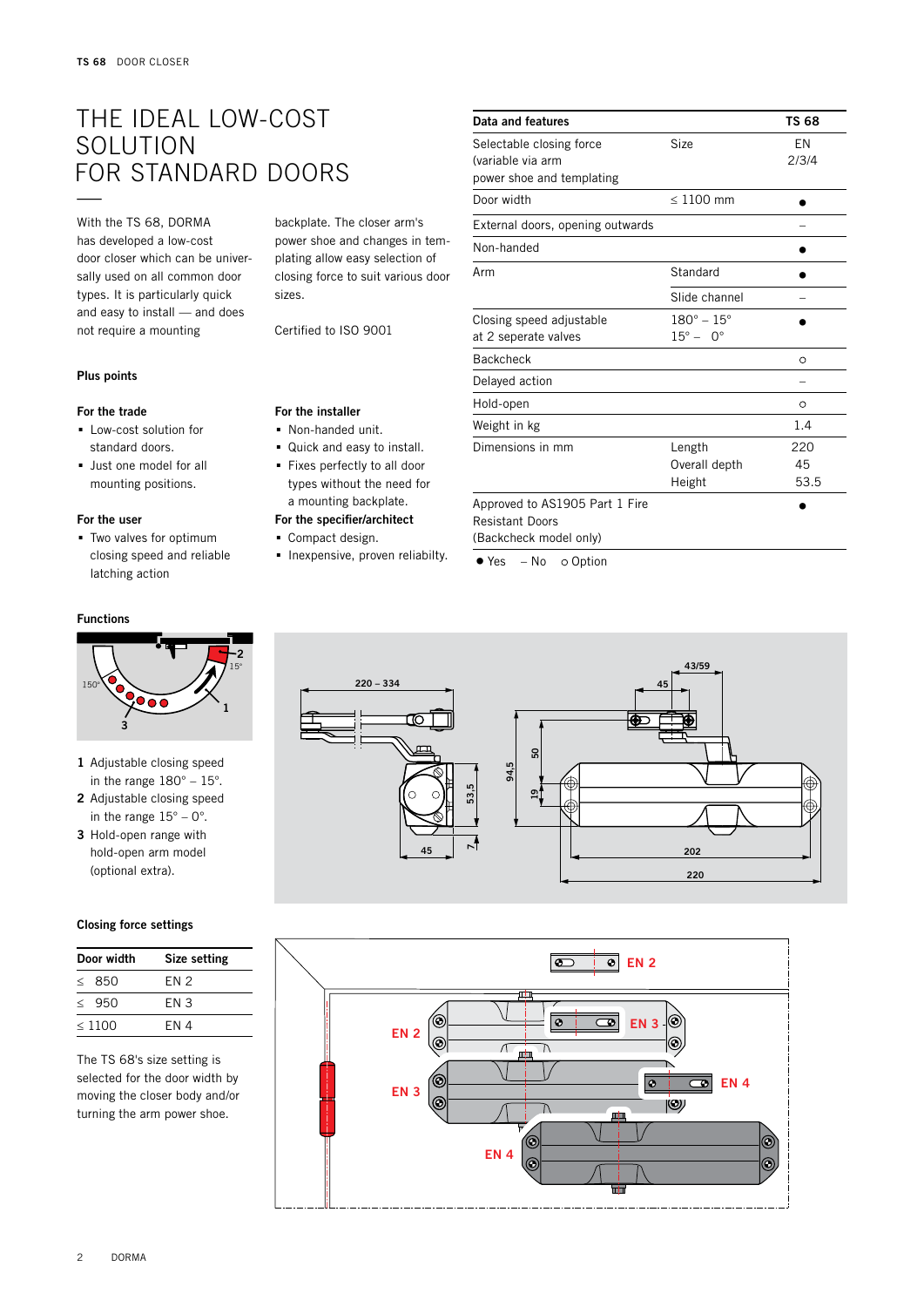## DOOR-LEAF FIXING, PULL SIDE

|   | EN 2  | EN 3  | EN 4  |
|---|-------|-------|-------|
| A | 170   | 170   | 250   |
| В | 59    | 43    | 43    |
| c | 96    | 96    | 176   |
| D | 198.5 | 198.5 | 278.5 |
| Е | 87    | 87    | 167   |
|   |       |       |       |



# FRAME FIXING, PUSH SIDE

|   | EN 2  | EN 3  | EN 4  |
|---|-------|-------|-------|
| A | 170   | 170   | 250   |
| в | 59    | 43    | 43    |
| c | 96    | 96    | 176   |
| D | 198.5 | 198.5 | 278.5 |
| Е | 87    | 87    | 167   |



## PARALLEL ARM FIXING, PUSH SIDE



#### Standard equipment and accessories

| XX                                                            | Colour                        | Door closer TS 68    | Standard arm                                | Hold-open arm           | Parallel arm bracket |
|---------------------------------------------------------------|-------------------------------|----------------------|---------------------------------------------|-------------------------|----------------------|
| 01<br>02<br>03                                                | silver<br>brass<br>dark brown | ဖြ                   | ▅                                           | <b>EN EN</b>            | رڪ ڪ<br>le l         |
| 11                                                            | white<br>Order-Number         | <b>Size EN 2/3/4</b> | ■□ 664105xxBC<br>$\blacksquare$ 664005xxNBC | $\blacksquare$ 664008xx | 660005xx #           |
| $\blacksquare$ = Closer with arm, complete<br>$#$ = Accessory |                               |                      |                                             |                         |                      |

## Specification text

Rack and pinion door closer with selectable closing force, size EN 2, 3 and 4 and adjustable closing speed in two independent ranges. Non-handed.

## Model □ with standard arm □ with hold-open arm

## Colour □ silver □ brass

□ dark brown

□ white (similar to RAL 9016)

### Make DORMA TS 68